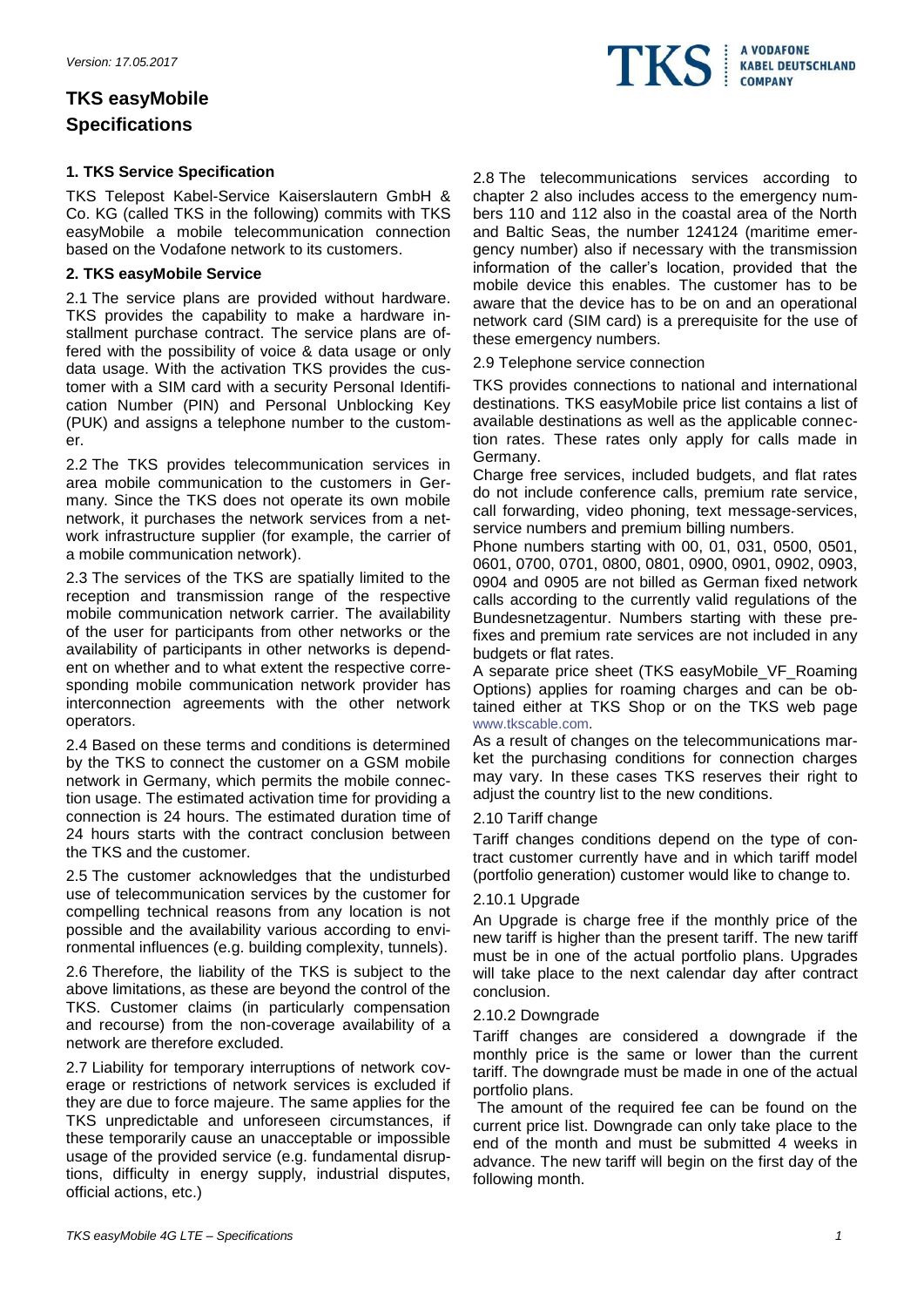

# 2.10.3 Portfolio change (Generation change)

When switching between different portfolio groups or from an older tariff generation to a current tariff generation different conditions to the regulation from up- and downgrade may apply.

# 2.11 Network service features

# 2.11.1 Phone Number Transmission

The phone number of the access is transmitted for all outgoing calls unless this feature is deactivated over the mobile hardware device.

# 2.11.2 Caller ID

The phone number of incoming phone calls is transmitted and shown on the customer's display unless call number transmission is suppressed.

# 2.11.3 Voicemail Box

Voicemail Box (virtual answering machine) is provided to the customer with the activation of TKS easyMobile service and is charged according to the current service plan.

# 2.11.4 Call Forwarding

The TKS easyMobile network forwards automatically incoming calls without interruption of an operator directly to the voicemail box (if this function has been configured) or to mobile or fixed network connection national and international that has been setup from the customer. Charges for call forwarding can be retrieved on the actual price list.

# 2.11.5 Call Waiting

During an existing voice call additional calls are signalled by a tone. The calling party's number may be displayed. The waiting call can be accepted additionally – alternating between lines is possible. Customers can permanently deactivate the call waiting feature over their hardware device.

# 2.11.6 Alternating between lines

Two connections may be alternately used from one telephone access, without having to intermediately disconnect a connection.

# 2.11.7 Three-party conference

In addition to an existing connection a further connection may be established and the conversations can be switched to have a three-party conference.

# 2.11.8 Text Messages

Text Messages (Short-Message-Service) enables customers with text messages compatible hardware the capability to send and receive text messages from up to 160 characters per message. Requirement for receiving a text message is that the SIM card or mobile device has enough free storage room.

# 2.11.9 MMS

MMS (Multimedia-Message-Service) enables customers with compatible hardware and a data volume up to 300 KB according to the GSM MMS the sending and receiving of standard message, picture and/or tone as a MMS message.

# 2.11.10 Emergency calls

With inserted SIM card and the availability of any commercial cell phone network are the emergency numbers 110 and 112 always available, provided that a voice call compatible telecommunication device gets used In most cases the exact position of the caller cannot be located but the radio cell in which the call is coming from.

# 2.11.11 Block of 0900 numbers

The block of 0900 numbers is a default option with TKS easyMobile and is charge free. If this feature is not desired it must be requested to be removed.

# 2.11.12 Block of 0137 numbers

The block of 0137 numbers is a default option with TKS easyMobile and is charge free. If this feature is not desired it must be requested to be removed.

# 2.11.13 Block of 22 numbers

(Premium Voice Short dial numbers [e.g. ADAC])

The block of 22 numbers is a default option with TKS easyMobile and is charge free. If this feature is not desired it must be requested to be removed.

# 2.11.14 Block of 0180 numbers

The block of 0180 numbers is a default option with TKS easyMobile and is charge free. If this feature is not desired it must be requested to be removed.

# 2.11.15 Block of 118x numbers

The block of 118x numbers is a default option with TKS easyMobile and is charge free. If this feature is not desired it must be requested to be removed.

# 2.11.16 Block of mobile payment

(e.g. third-party services)

The block of mobile payment is a default option with TKS easyMobile and is charge free. This feature cannot be removed (Due to offering VAT free services).

# 2.11.17 Cost Control

In order to protect customers against very high invoices, TKS observes electronically the originated call, and data (Roaming and Third party services are not included in this monitoring) charges of every connection. When the first fixed limit has been reached, TKS will inform the customer about this status. To protect the customer against high costs the connection will be blocked for incoming and outgoing calls after the second fixed limit has been reached. It is still possible to make emergency calls. On customer request adjustments can be made to the limit by which the customer is warned and/or blocked (Certain regulations apply for customers with VAT exemptions. Refer to VAT exemption information). Within the first 3 months increasing in the limit can only be granted after a pre-payment has been made.

# **3. Mobile Number Porting**

3.1 Transfer of the customer's existing mobile phone number from another carrier to the new service provider: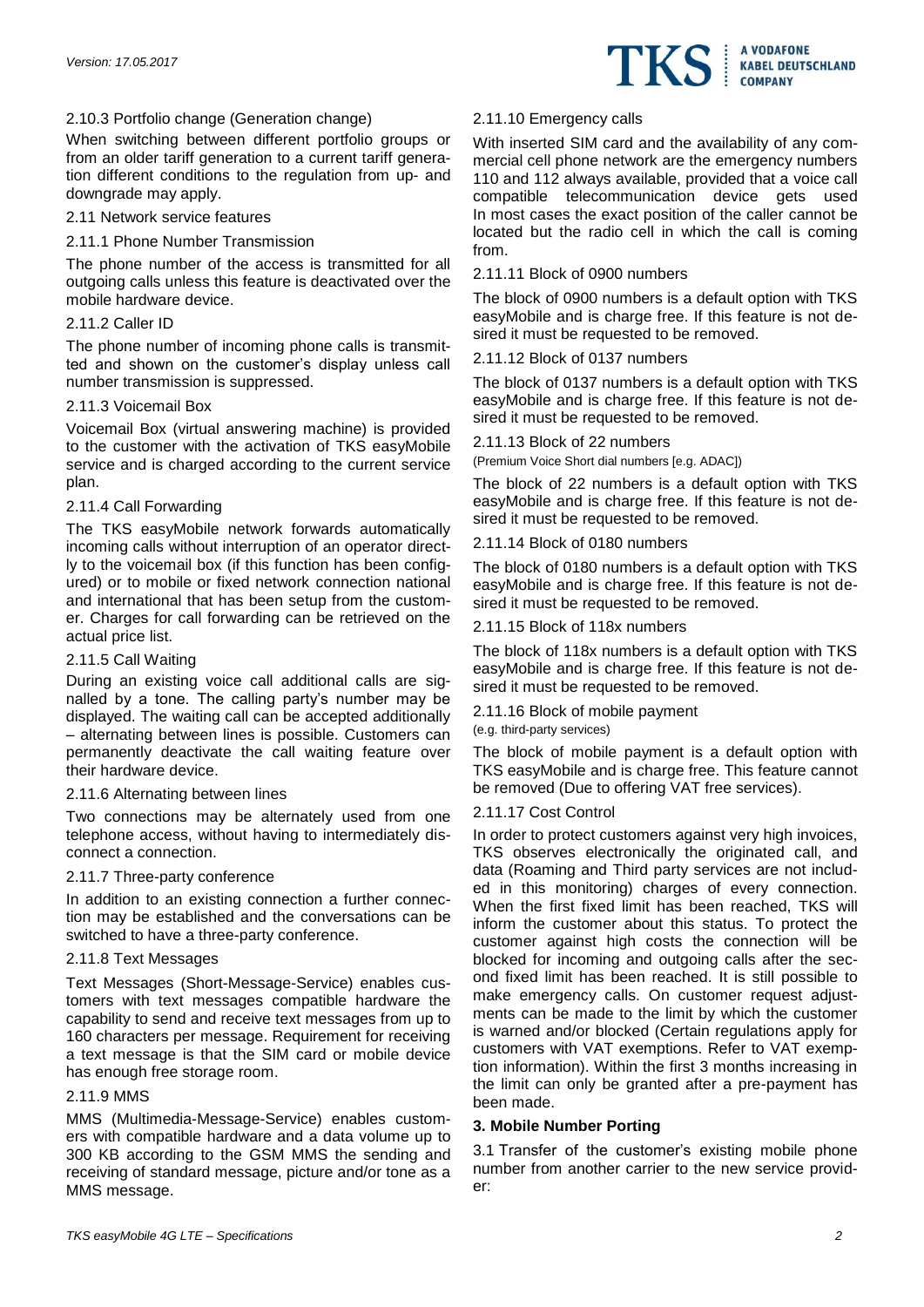

3.1.1 Porting is possible for an existing mobile phone contract (old contract) with another mobile provider (exporting mobile provider) during the term and not later than to the 90th calendar day after the cancellation due to the present mobile contract from service provider authorized mobile connection. For this the customer can assign the service provider, which forwards the number porting request to the exporting mobile service provider and handles with them the necessary porting steps.

3.1.2 The telephone number porting expects a completely and truthfully completed porting request. This can be found in Internet over the product page or obtained by the mobile provider.

3.1.3 Should the customer violate their obligations under the contract in regards to telephone porting, in particularly with providing wrong information in regards to the porting application, or is the porting due to some other reason that the customer is responsible for (e.g. by simultaneously assigning more than on mobile provider to port the telephone number), the service provider is entitled to claim compensation.

3.1.4 This porting request must be generally received no later than the 85 calendar days after the closure of the customer's contract from the exporting mobile provider to the service provider; otherwise the service provider cannot ensure the porting request within a maximum of 90 calendar days after the closure the contracts the exporting mobile provider.

3.1.5 The existing contract between the exporting service provider and the customer remains unaffected by the phone number porting. The customer may inquire about all arising expenses at the exporting mobile service provider (e.g. via telephone).

3.1.6 With porting an outage may occur for up to a calendar day. During this time period it is technically not possible to provide the performance that was contractually agreed to with the service provider, in particular mailbox usage, voice and data connections.

3.1.7 The customer`s requested telephone porting by the service provider can only be charge free revoked up to the specified porting date that was negotiated between the service provider and the exporting mobile provider.

3.1.8 Should the respective phone number be used again by customer request by the exporting mobile provider or by another mobile provider after this time frame, a new porting request from the exporting (e.g. new mobile provider) provider is required. For this new porting request the exporting mobile provider will charge a processing fee according to § 46 chapter 5 TKG which corresponds to the costs arising through the transfer to the mobile provider and which can be referred to on the TKS easyMobile price list. In addition for such cases of (return) porting the regulations according to paragraph 15.2 also applies.

3.2 Transfer the customer own phone number to another mobile provider

3.2.1 The exportation of a phone number to another provider (importing mobile provider) can only be done if the porting request is submitted to the service provider by the importing mobile provider no later than to the 85th calendar day after the closure of contract. If the porting request is not submitted by this deadline the phone number will be returned to the service provider.

3.2.2 If during the term of the contract with the service provider a request for a porting of the mobile phone number to a another mobile service provider by the customer takes place, the existing contract between the customer and the service provider keeps unaffected by the porting. The customer may request the further costs arising from the existing contract costs with the service provider. On request the customer receives a new mobile phone for the remaining contract term after the porting.

3.2.3 The porting request must be done at the receiving mobile service provider side, who informs the service provider about the porting request. In case of a telephone number porting of an existing contract, the service provider will inform you about the conditions of porting and seek the agreement of the customer for porting.

3.2.4 The porting process may cause downtime of up to one calendar day. During this period, it is technically not possible to use the services of existing mobile phone contract with the service provider, particularly voice telephony, voice mail and data transmission.

3.2.5 When porting the mobile phone number to another mobile service provider, the service provider will charge a handling fee according to § 46 chapters 5 of the TKG, which corresponds to the costs for the service provider resulting from the exchange and the price list, can be seen.

# **4. Rate of transmission**

TKS easyMobile 4G LTE tariffs have generally up to 500 mbps download speed and up to 100 mbps upload speed this represents the upper limit and cannot be guaranteed.

The transmission speeds in the download and in the upload are indicated for your service plan in the respective price list that was contractually agreed to. When using the data, the logged-in users share the available bandwidth (so-called shared medium) in the mobile radio cells. The actual achievable transmission speed during data usage is depending on - the local availability of the respective mobile radio

- technology,
- The network load of the Internet backbone,
- The occupancy / utilization of the mobile radio network by the number of users in the respective mobile radio cell,
- The distance to the antenna and the movement of the user,
- the terminal used (including its operating system and other software used),
- the transmission speed of the selected servers of the respective content provider,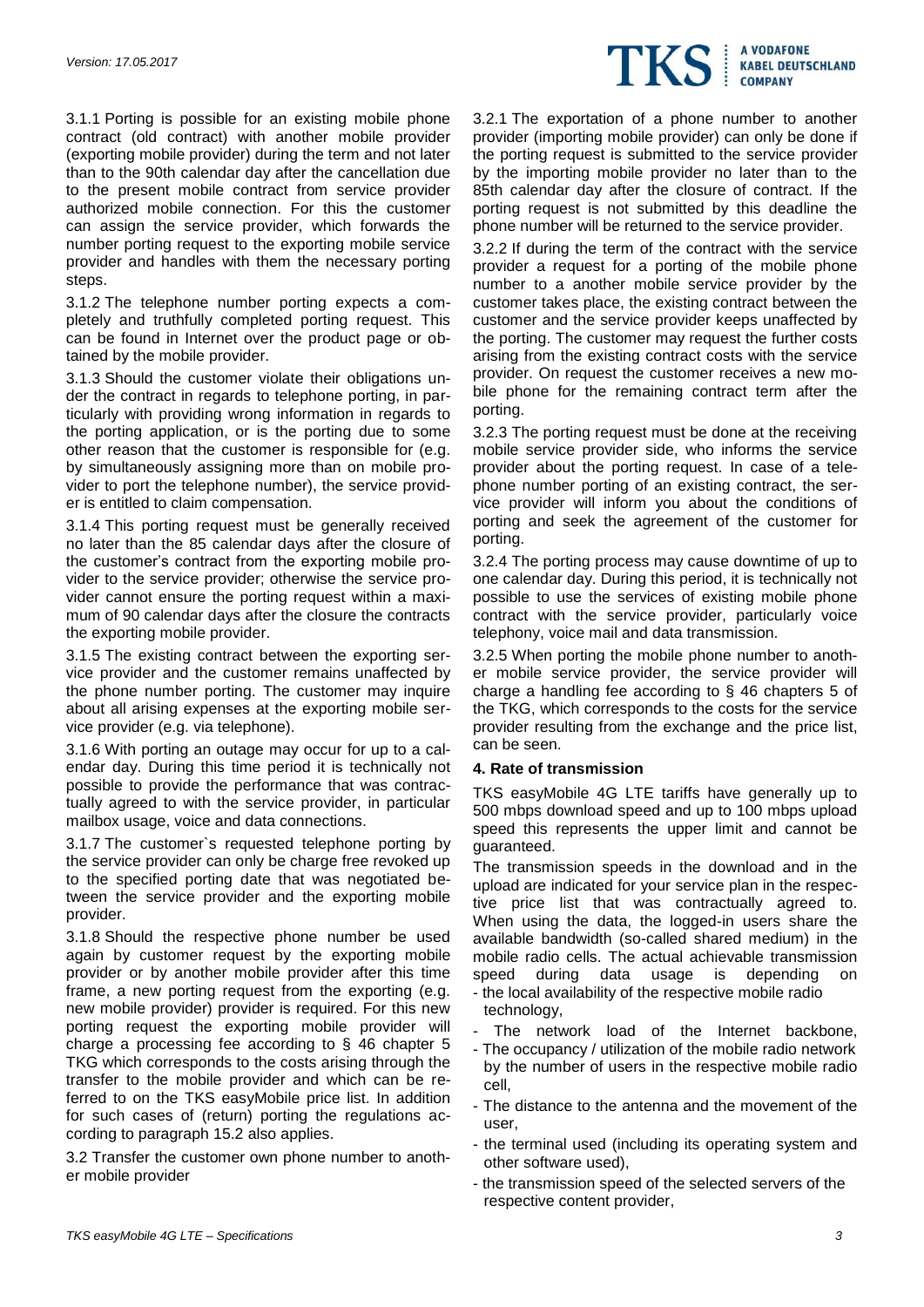

- use outside or inside buildings. Within buildings, network availability and transmission speed may be limited.

In the event of imminent temporary and exceptional network congestion, bandwidth-intensive services (e.g. streaming music, video streaming, gaming, large e-mail attachments) may be limited. Downloads may take a long time.

# **5. Effects of Bandwidth Restriction on Applications and Services**

If the transmission speed is reduced to 32 kbps / 64 kbps in the download after consumption of the data volume agreed in the respective contract, the Internet access is only limited usable. Services with high bandwidth requirements (e.g. music streaming, video streaming, gaming, large e-mail attachments, large downloads) are no longer usable in this case.

# **6. Signal Coverage**

6.1 The performance of the mobile data card is territorially restricted to the reception range and transmission range of the mobile networks or their power supply.

Information about the range of coverage, regarding in particularly the signal coverage at the customer's preferred locations, can be obtained from the network provider.

6.2 The TKS guaranteed also with fundamentally existing network coverage no ensures for signal coverage within closed rooms or in specific locations, as these may be affected by the structural conditions.

6.3 The TKS reserves the right to limit its services at times if this is necessary because of capacity limits respectively to request a limitation over a mobile network provider. Temporary disturbances, restrictions or interruptions of services can also be found in by an emergency or disaster, caused by atmospheric conditions and geographic circumstances as well as interference of technical funk, loss of power, or technical changes to the system because of miscellaneous measures (e.g. maintenance work or repairs), that are necessary for the proper or improved provision of services, or for reasons of force majeure arise (including strikes and lockouts).

# **7. Included Additional Options**

# 7.1 Rollover Data for 4G Voice Tariffs

Rollover Data keeps the unused data volume from the current billing cycle until the end of the following billing cycle. The included monthly tariff data volume will always be used before the rollover data goes into effect. The Rollover Data may also be used within EU countries.

# 7.2 Vodafone Hotspot Usage

With your easyMobile service you'll have access to Vodafone's nation-wide network of over 1.5 million highspeed hotspots located outdoors in public spaces, and indoors in restaurants, hotels, and other businesses.

To locate the hotspots near you go to the hotspot finder web page or use the Vodafone Hotspot finder app (German only).

#### 7.3 WiFi Calling

(Only included in TKS easyMobile smartphone services concluded after the 10<sup>th</sup> April 2017.)

WiFi Calling allows the capability to make and receive calls via WiFi and achieve better conversation quality in areas where cellular network have poor or no reception. A smartphone that supports WiFi Calling and a WiFi connection are required.

Calls made over WiFi calling are charged according to the original tariff.

International and other connections that are not included in your plan will be charged when using WiFi Calling. WiFi Calling is only available within the German WiFi network and is not available for Roaming.

Note: If the WiFi area is departed, an interruption may occur.

#### 7.4 GigaPass

With the GigaPass option the use of selected apps are categorized in a pass without deducting from the plans included data volume.

One GigaPass option is charge free included in the service plan (personal choice) and up to three more passes can be added for an additional monthly fee (refer to price list).

The GigaPass options are only available with TKS 4G LTE S- XXL tariffs (not available for data plans).

- Chat Pass
- Social Pass
- Music Pass
- Video Pass (Not available with: 4G LTE S tariff plan)
- 7.4.1 GigaPass Option Change

Included & Non-Included GigaPass option: can be changed to the next billing cycle  $(6<sup>th</sup>$  of the month). The request for GigaPass option change must be submitted before the last working day of a month and starts on the 6<sup>th</sup> of the following month.

7.4.2 GigaPass Participating App Partners

The customer is responsible for informing theirself about the availability of the currently participating app partners before contracting (a listing of the currently participating app partners can be found under: [www.tkscable.com\)](http://www.tkscable.com/).

The participating app partners listed under a dedicated pass may change. Apps can be added or dropped. The services of participating app partners are not part of the GigaPasses, and the respective partner terms of usage apply.

#### 7.4.3 GigaPass Speed Limitation

If the original plans data volume has reached the speed limitation, the GigaPass options will also be limited in speed.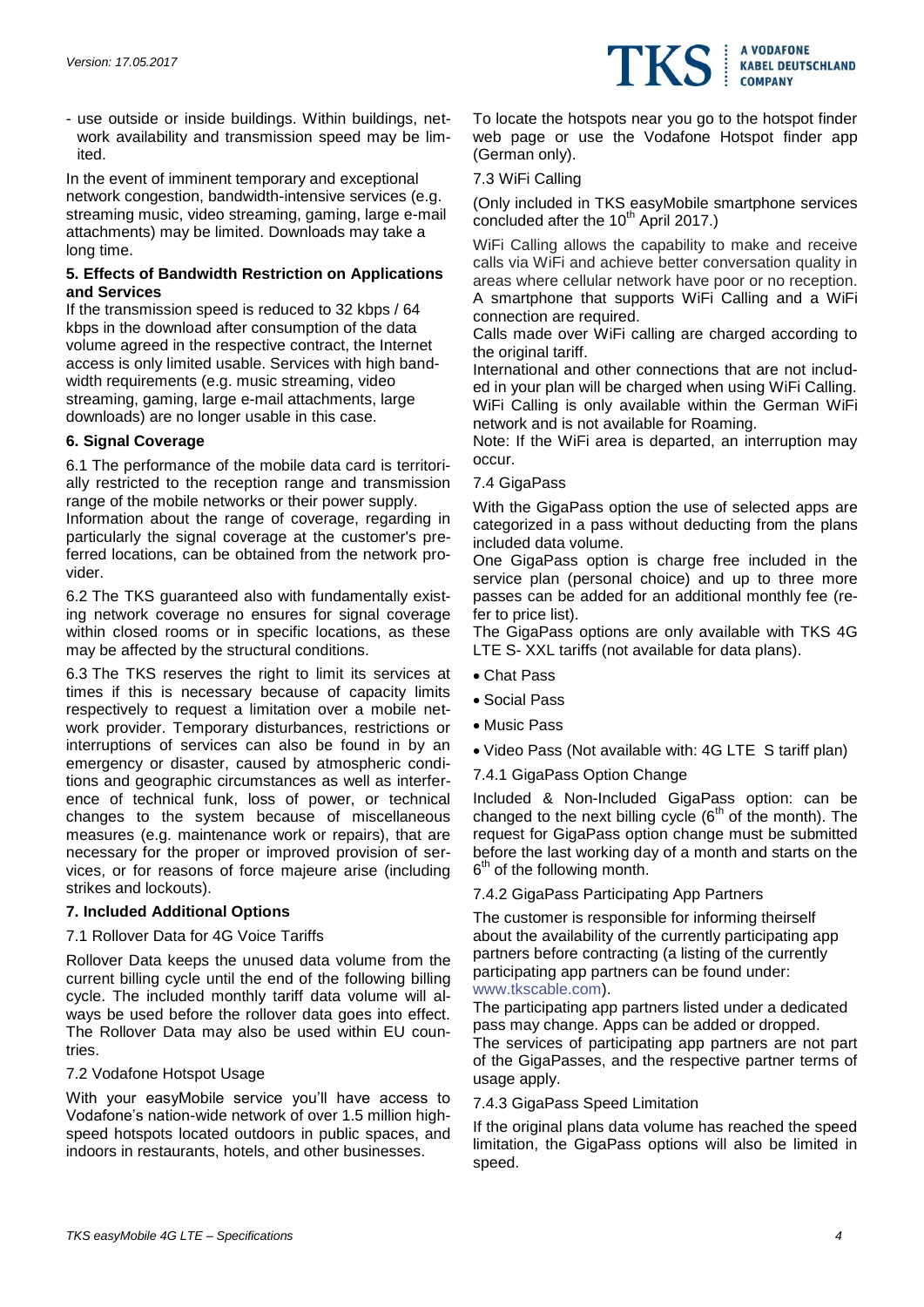

# 7.4.4 GigaPass Non-Included Services

Voice and video telephony, advertising and the opening of external links are not included in the GigaPasses and the usage is deducted from the plans data volume.

If a link to another app or webpage is used, the data usage will be deducted from the original plan.

When using apps via Tethering or Virtual Private Network (VPN) the usage will be deducted from the plans included data volume.

# 7.4.5 GigaPass Hotspot usage

The GigaPasses can not be shared on other devices via a personal hotspot.

# 7.4.6 GigaPass Video Contents

At the moment video contents are not compressed. However, the provider reserves the right to restrict video streaming content to SD quality (480p) in the future.

#### 7.4.7 GigaPass Roaming

All the GigaPasses are **only valid nationally**. Abroad the respective data volume from the tariff will be used.

# 7.4.8 GigaPass Duration/Cancellation

The GigaPass Options starts on the requested date and ends with the termination of mobile contract. The GigaPass options can not be canceled without cancelling the entire mobile contract.

#### 7.5 EU Roaming

7.5.1 With the TKS 4G data international & 4G voice tariffs Roaming within the EU countries, Norway, Iceland, and Liechtenstein is included. Free minutes and free text messages can be used also in other EU countries without additional costs.

The use of TKS 4G voice tariffs without additional costs applies only for temporary trips into the EU-countries, Norway, Iceland, and Liechtenstein. According to the valid specifications of the EU-Roaming regulation TKS is entitled to charge regulated surcharges per service, after the customer has been registered during a continuous period of four months for more days in a foreign EU network than in the German Vodafone network and if the major part of the usage took place in an EU foreign country, Norway, Iceland or Liechtenstein.

The surcharges apply to the valid EU regulations. A notification will be sent via text to the customer at least two weeks before the surcharges are collected. Within these two weeks the customer has the opportunity to adjust the usage behavior according to the above criteria in order to prevent being charged the surcharges.

7.5.2 With the TKS 4G data national tariffs Roaming is restricted. The included budgets can only be used while in Germany. No Roaming possible.

# **8. Not Included Additional Options**

The appropriate prices and availability for these options are in the TKS easyMobile price list.

8.1 Additional TKS 4G Tariff Options

# 8.1.1 EasyTravel

With the EasyTravel option the tariff features of the TKS 4G can be used in Switzerland, Turkey, the US and Canada. EasyTravel Day is preset, for further use the EasyTravel week can be activated by sending a text message.

# 8.1.2 Reisepaket World

For long-distance travel the Reisepaket World is available, including

- 50 minutes calltime for outgoing and incoming calls
- 50 text messages
- 100 MB datavolume

# 8.1.3 International Minute Option

Including 60 minutes talk time to the fixed and mobile networks of the EU, Switzerland and Turkey.

# 8.1.4 SpeedUp Options

The SpeedUp options raise the included data to the request chosen option amount.

The SpeedUp option can be added at anytime and goes into effect immediately.

Not available for Data service plans.

The SpeedUp option starts on the requested date and ends with the termination of mobile contract. The SpeedUp option can not be canceled without cancelling the entire mobile contract.

SpeedUp Option Upgrade:

An upgrade to a higher volume SpeedUp option is permitted at anytime.

SpeedUp Option Downgrade:

A Downgrade to a lower volume SpeedUp option is not permitted.

 Unused data volume from the SpeedUp options will expire at the end of the billing cycle and will not rollover in the next billing cycle.

# 8.1.4.1 SpeedUp 1 GB

Raise the included data another 1 GB with the full LTE speed of maximum up to 500 mbps.

#### 8.1.4.2 SpeedUp 3 GB

Raise the included data another 3 GB with the full LTE speed of maximum up to 500 mbps.

# 8.1.4.3 SpeedUp 6 GB

Raise the included data another 6 GB with the full LTE speed of maximum up to 500 mbps.

8.2 Hold on service contract

Not available at the moment

8.3 Ultracard

Not available at the moment

# 8.4 easyTV Mobile

This additional option provides the capability to receive easyTV over a mobile hardware device.

TKS reserves the right to offer special reductions, sneak preview of upcoming new modular program